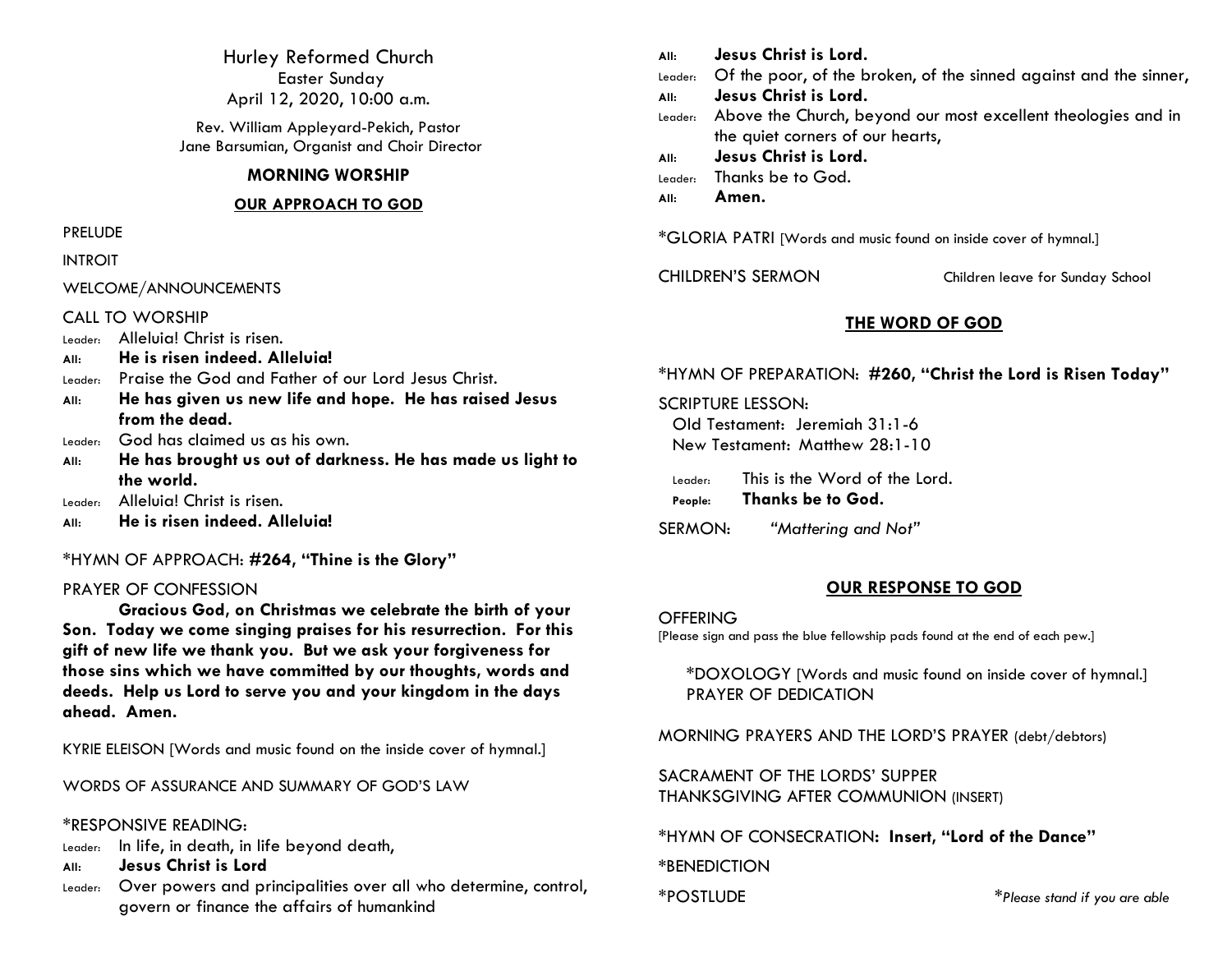#### **Reach out to those who need your support in their day to day needs:**

Jim and Sheila Craven are in Kingston Hospital; Jerry Wyncoop is home; Alice Presti is at Thompson House; Bev Roosa is at the Terraces at Brookmeade; Dolores McGoldrick is at Ferncliff; MaryLou Vogt is in Hudson Valley Senior Residence; Shirley Ruth is in Mountain Valley Manor; Friedel Borst, and Fred Horvers at TenBroeck; Lori Pinkham in Wingate at Ulster; Anthony DiPietro (son of MaryAnn DiPietro), Marie Dressel; Phil Greer.

**Bulletin Announcements on line:** Check out the announcements from this week's bulletin on the church's website! Go to the church's website. HurleyReformedChurch.org. Click on calendars under website navigation (on left side of page). They are listed in reverse date order (most recent first). **Audio recordings** of the weekly sermon are available on our website, HurleyReformedChurch.org and on CDs which are on the table in the narthex

### **Hurley Reformed Church** 11 Main Street, PO Box 328, Hurley NY 12443

845-331-4121 www.HurleyReformedChurch.org

**Staff**

Rev. William Appleyard-Pekich Dorothy Draper, Church Secretary pastor@HurleyReformedChurch.org admin@HurleyReformedChurch.org

Organist/Choir Director – Jane Barsumian, M.Ed. Treasurer – Arlene Cotich

**Consistory 2020**

Douglas Constant, *Senior Elder*, *Classis Delegate* Linda Clarke-Dido, *Worship* Glenn Decker, *Finance* Christopher Decker, *Information Technology* Sandra Emrich, *Program & Activities* Roberta Falatyn, *Women's Ministries* Sandra Gregory, *Columbarium Liaison* **Russell Glass** Russell Glass Kathleen Jansen, *Missions* David Kent, *Youth Ministries*

#### **Elders Deacons**

James Pirro, *Property & Maintenance* Lisa Longto, *Clerk*

Rev. Charles E. Stickley, *Pastor Emeritus*

**Stickley Gardens Columbarium . . .** A sacred place of beauty and contemplation. (*Located on the south lawn of the church.)* 

The lone candle on the chancel is our Peace Candle. It represents this church's support for the men and women in military service, and our prayer that one day we will live in a world where their sacrifice is no longer needed.



Hurley Reformed Church Hurley, New York

# The Rev. William Appleyard-Pekich Minister of Word and Sacrament

### *Welcome*

*May the doors of this church be wide enough to receive all who need human love and fellowship, and a Father's care; and narrow enough to shut out all envy and hate.*

*Enter to Worship Depart to Serve*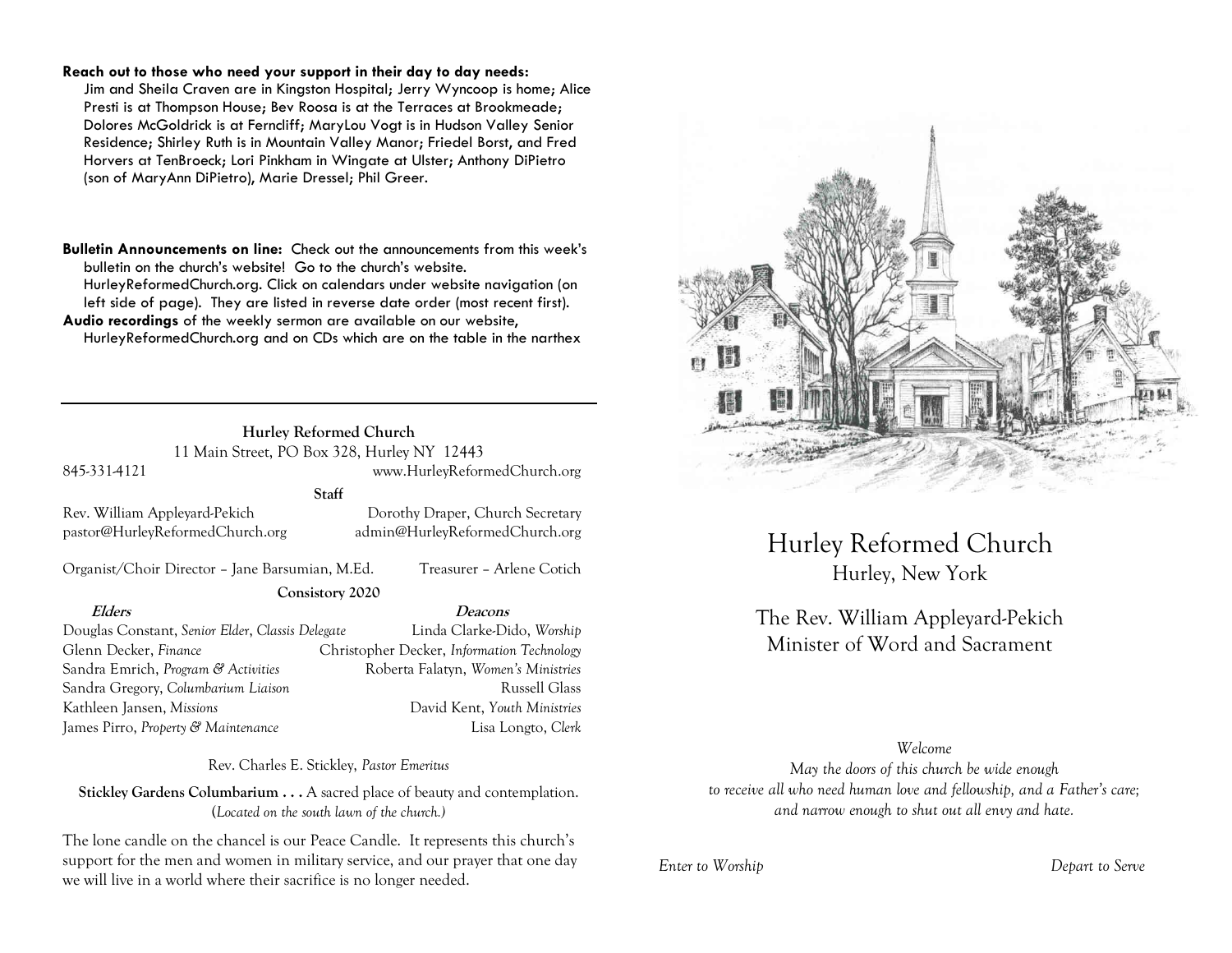265





# We, Too, Shall Rise

Christ has indeed been raised from the dead, the firstfruits of those who have fallen asleep.

Since death came through a man,

the resurrection of the dead comes also through a man.

As in Adam all die,

So in Christ all will be made alive.

But each in his own turn: Christ, the firstfruits; then, when he comes, those who belong to him.

But how are the dead raised? With what kind of body will they come?

The body that is sown is perishable, it is raised imperishable;

It is sown in weakness, it is raised in power;

It is sown a natural body,

it is raised a spiritual body.

Just as we have borne the likeness of the earthly man, so shall we bear the likeness of the man from heaven.

Listen, I tell you a mystery:

We will not all sleep, but we will all be changed-

In a flash, in the twinkling of an eye, at the last trumpet.

When he appears, we shall be like him, for we shall see him as he is.

1 Corinthians 15:20-23, 35, 42b, 43b-44a, 49, 51-52; 1 John 3:2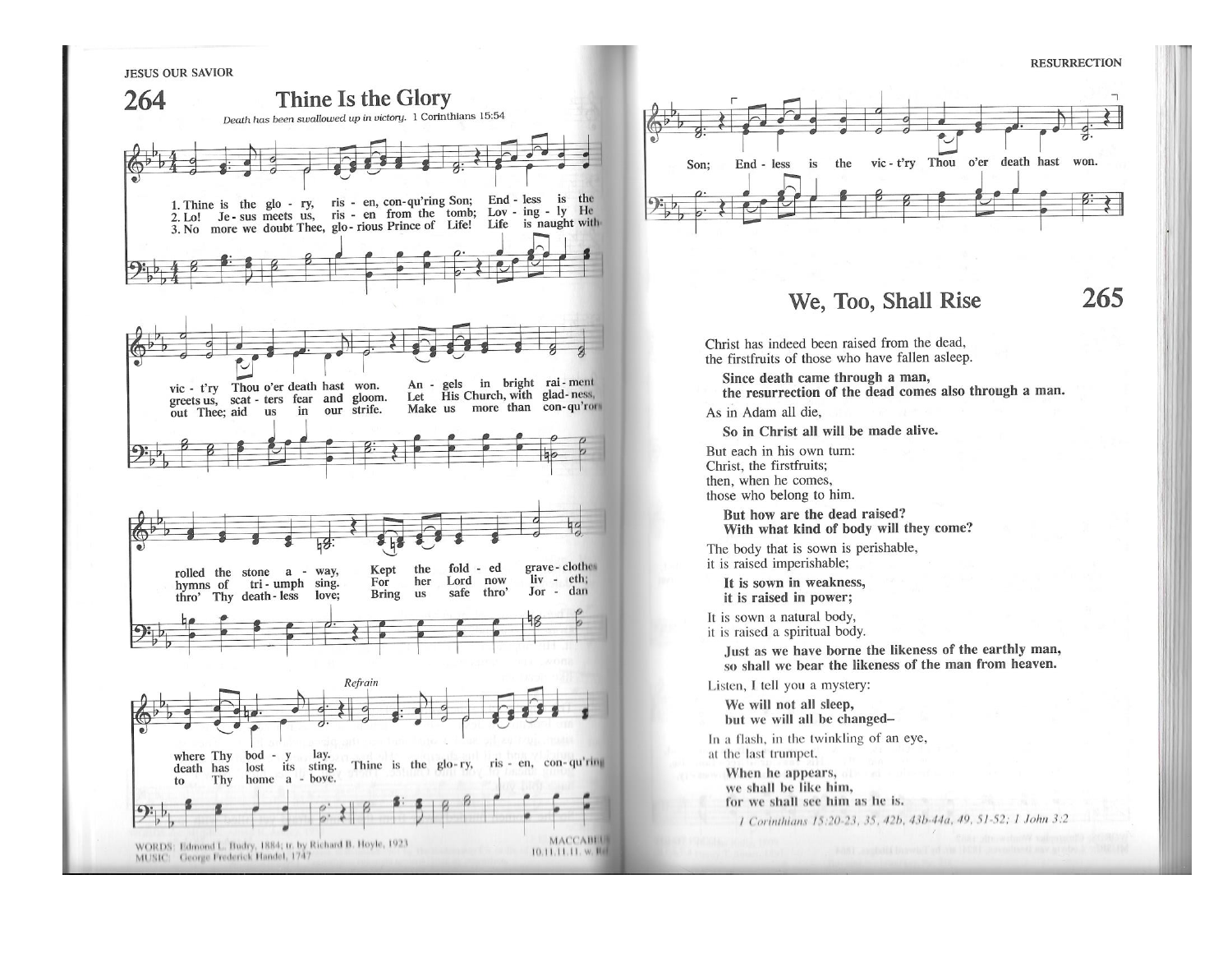

# **"Lord Of The Dance"**

I danced in the morning when the world was begun I danced in the Moon, and the stars, and the Sun I came down from Heaven and I danced on Earth At Bethlehem I had my birth.

Chorus: Dance then, wherever you may be I am the Lord of the Dance, said He! And I'll lead you all, wherever you may be And I'll lead you all in the Dance, said He!

I danced for the scribe and the pharisee They would not dance, they wouldn't follow me So I danced for the fishermen James and John They come with me and the Dance went on:

## Chorus

I danced on the Sabbath and cured the lame The holy people, they said it was a shame! They whipped and stripped and then hung me high Left me there on a cross to die!

# **Chorus**

I danced on a Friday when the sky turned black It's hard to dance with the devil on your back They buried my body and they thought I'd gone But I am the Dance and I still go on!

# **Chorus**

They cut me down but I leap up high I am the Life that will never never die! I live in you if you live in Me I am the Lord of the Dance, said He!

# **Chorus**